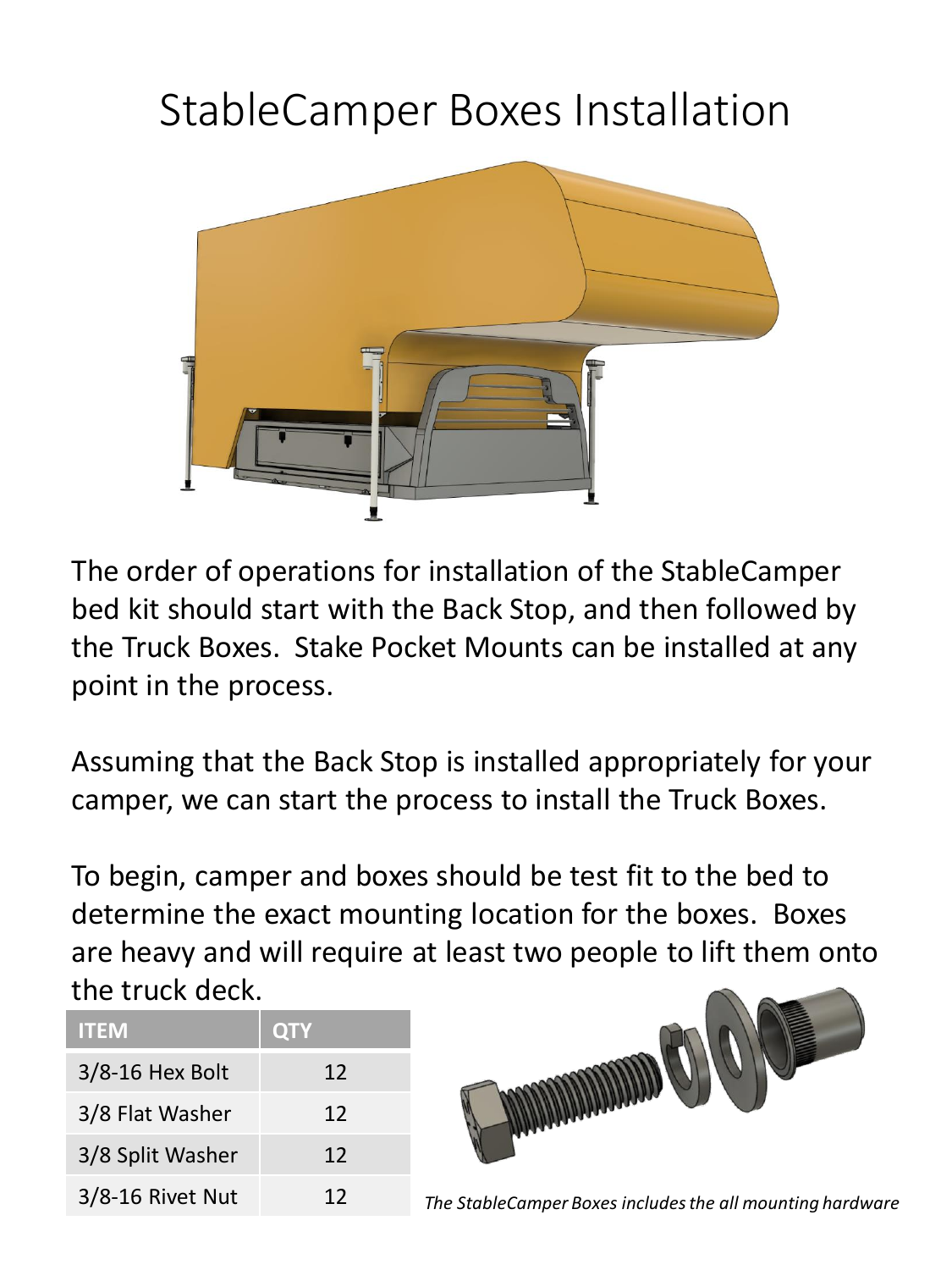Box placement may vary slightly depending on the needs of your camper. Here we will illustrate the nominal position of the boxes along with fit checks and how to vary your box placement.

The nominal placement of the boxes should be



aligned to the edge of the deck, and about 1/2 inch or a fingers width spacing from the headache rack.

To find the exact placement of your boxes, you'll want to pay particular attention to a few clearance checks illustrated below.

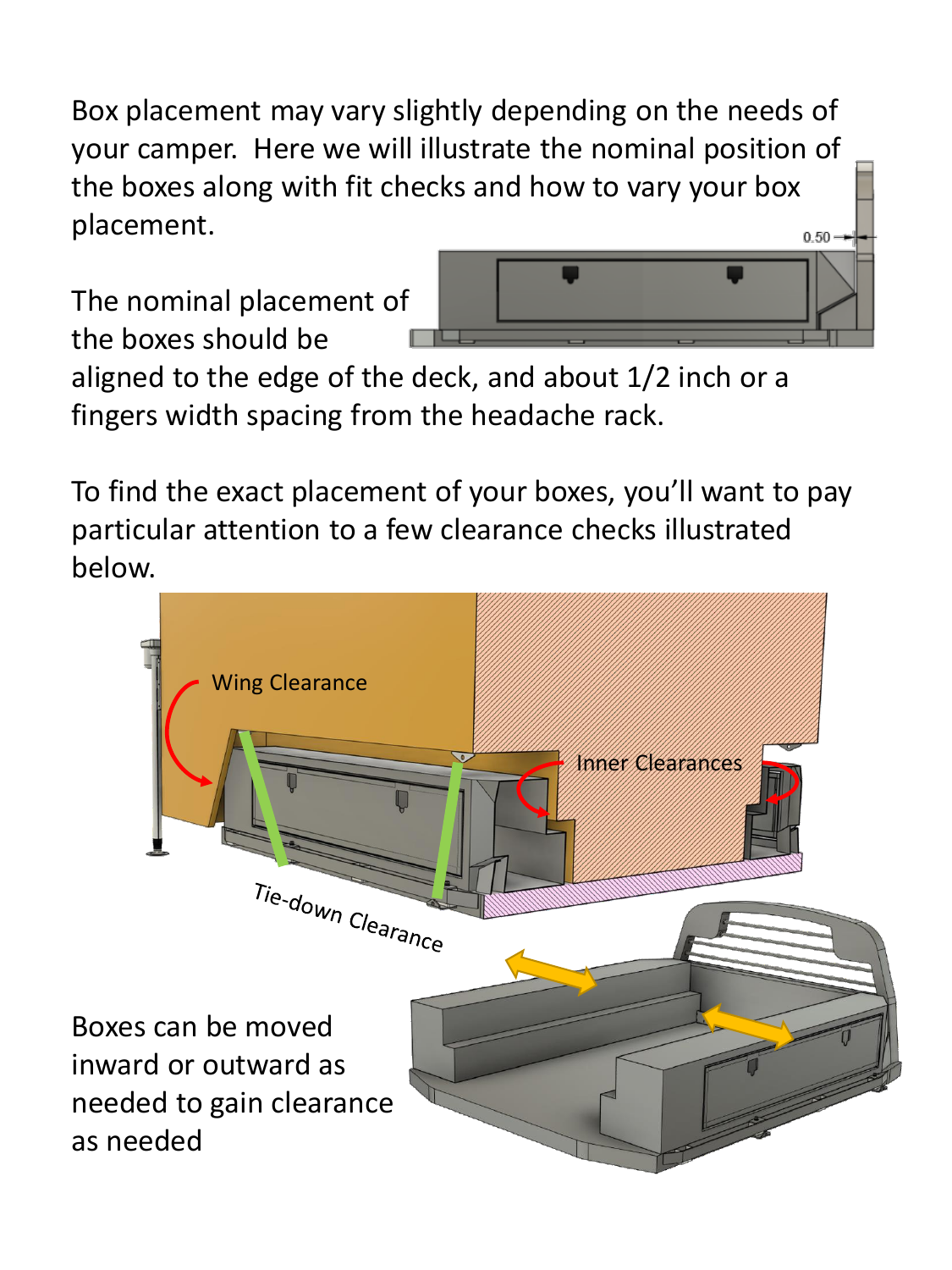3/8" grade 8 fasteners are supplied for each box. Fastening the boxes to the bed should look like the following image. Care must be taken to ensure hardware locations have clearance under the bed.



## Accessories:

CURT 56070 7-Foot Vehicle-Side Truck Bed 7-Pin Trailer Wiring Harness Extension https://www.amazon.com/gp/product/B0031GHBSE/ref=ppx\_yo\_dt\_b\_search\_asin\_title?ie=UTF8&psc=1

Rubber-Cal Tuff-N-Lastic Rubber Flooring Runners (Size: 1/8-Inch x 4 x 9-Feet | Color: Black) https://www.amazon.com/gp/product/B005SUIZQI/ref=ppx\_yo\_dt\_b\_asin\_title\_o00\_s00?ie=UTF8&psc=1



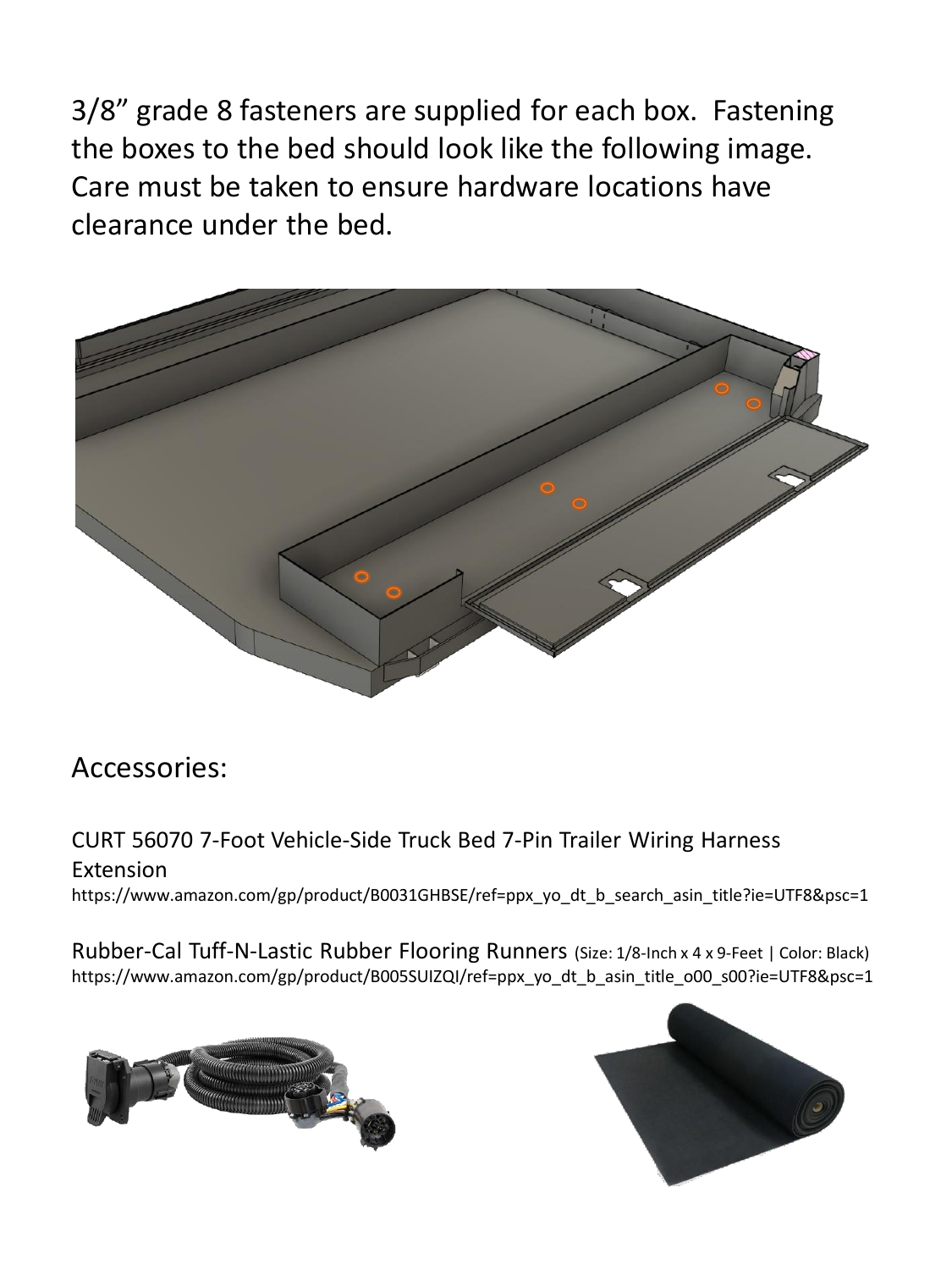## Rivet Nut Installation Kit and Guide





- 1. Using the 1/4" Drill Bit, drill a pilot hole through both the Box Floor and Truck Bed Deck
- 2. Then using the 17/32" bit, drill through the Box Floor and Truck Deck using the pilot hole drilled in step 1. This will provide the proper hole size for the Rivet Nut to be installed into the Truck Deck and a generous clearance hole for the 3/8" hardware in the Boxes.

**Use extra caution drilling through sheet metal, the large drill bits can catch. Use slow speed and be sure to have a very secure hold on the drill. All safety precautions should be taken including the use of safety glasses**